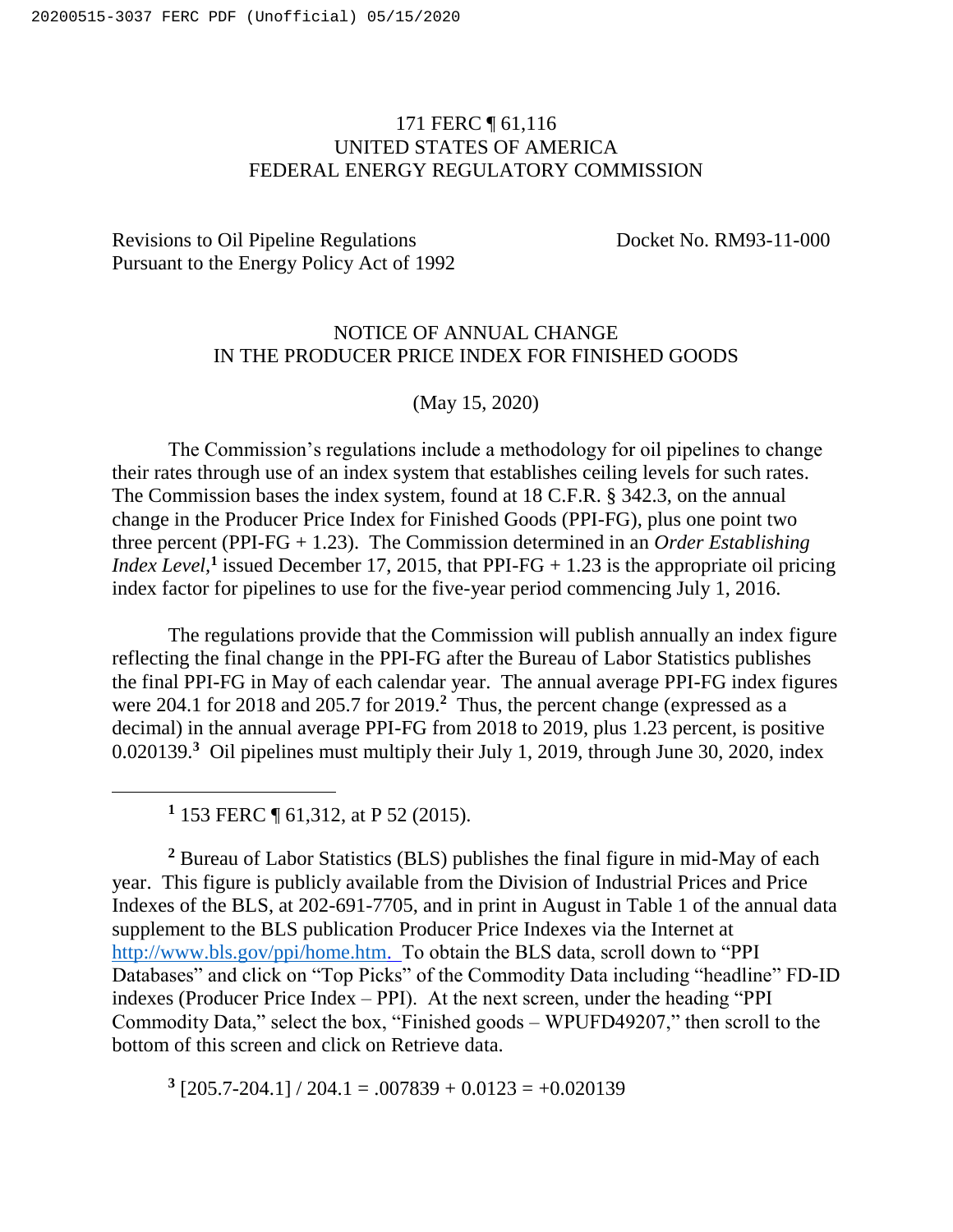Docket No. RM93-11-000 - 2 -

ceiling levels by positive 1.020139**<sup>4</sup>** to compute their index ceiling levels for July 1, 2020, through June 30, 2021, in accordance with 18 C.F.R. § 342.3(d). For guidance in calculating the ceiling levels for each 12-month period beginning January 1, l995,**<sup>5</sup>** *see Explorer Pipeline Company*, 71 FERC ¶ 61,416, at n.6 (1995).

In addition to publishing the full text of this Notice in the *Federal Register*, the Commission provides all interested persons an opportunity to view and/or print this Notice via the Internet through FERC's Home Page [\(http://www.ferc.gov\)](http://www.ferc.gov/) using the eLibrary link. To access this document in eLibrary, type the docket number excluding the last three digits of this document in the docket number field and follow other directions on the search page. At this time, the Commission has suspended access to the Commission's Public Reference Room due to the proclamation declaring a National Emergency concerning the Novel Coronavirus Disease (COVID-19) issued by the President on March 13, 2020.

User assistance is available for eLibrary and other aspects of FERC's website during normal business hours. For assistance, please contact the Commission's Online Support at 1-866-208-3676 (toll free) or 202-502-6652 (e-mail at [FERCOnlineSupport@ferc.gov\)](mailto:FERCOnlineSupport@ferc.gov), or the Public Reference Room at 202-502-8371, TTY 202-502-8659. E-Mail the Public Reference Room at [public.referenceroom@ferc.gov.](mailto:public.referenceroom@ferc.gov)

> Nathaniel J. Davis, Sr., Deputy Secretary.

 $\overline{a}$ 

 $41 + 0.020139 = 1.020139$ 

**<sup>5</sup>** For a listing of all prior multipliers issued by the Commission, see the Commission's website, [http://www.ferc.gov/industries/oil/gen-info/pipeline-index.asp.](http://www.ferc.gov/industries/oil/gen-info/pipeline-index.asp)